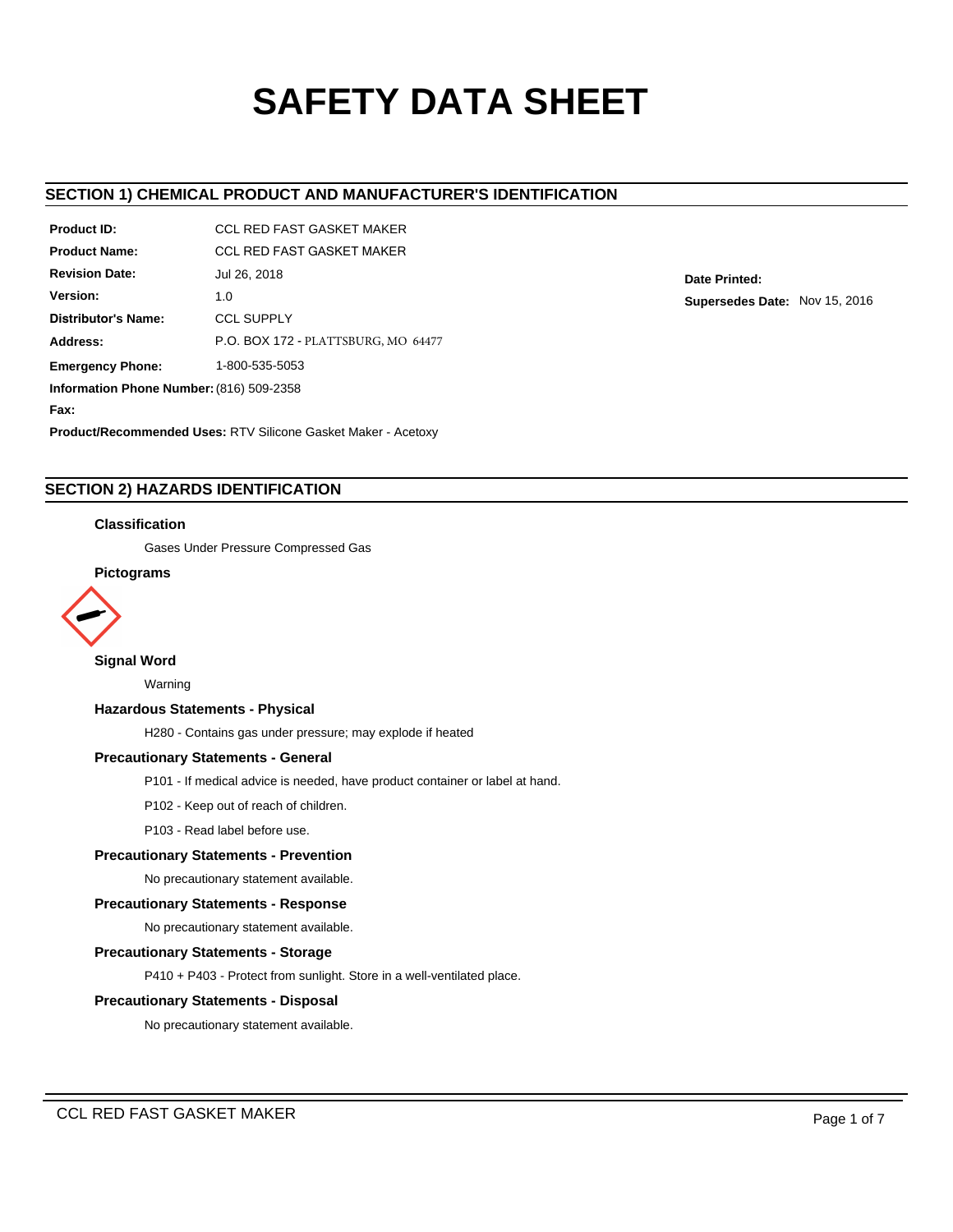# **SECTION 3) COMPOSITION, INFORMATION ON INGREDIENTS**

## **CAS Chemical Name % By Weight** 0000075-37-6 DIFLUOROETHANE 0% - 2%

Specific chemical identity and/or exact percentage (concentration) of the composition has been withheld to protect confidentiality.

# **SECTION 4) FIRST-AID MEASURES**

#### **Inhalation**

Remove to fresh air. Administer oxygen if needed. Apply artificial respiration if breathing has stopped. Get medical attention.

## **Eye Contact**

Wash immediately with large volumes of fresh water for at least 15 minutes. Get medical attention.

## **Skin Contact**

Wipe off with a towel. Wash with soap and water. Get medical attention if irritation persists.

### **Ingestion**

Ingestion is not a likely route of exposure. Get medical attention if you feel unwell.

## **SECTION 5) FIRE-FIGHTING MEASURES**

#### **Suitable Extinguishing Media**

Foam, Alcohol foam, CO2, Dry Chemical, Water fog.

## **Unsuitable Extinguishing Media**

Water may be ineffective but can be used to cool containers exposed to heat or flame.

### **Specific Hazards in Case of Fire**

Closed containers may explode from internal pressure build-up when exposed to extreme heat and discharge contents. Liquid content of container will not support combustion. Overexposure to decomposition products may cause a health hazard. Symptoms may not be readily apparent. Obtain medical attention. Hazardous decomposition products include carbon dioxide, carbon monoxide, and other toxic fumes.

#### **Fire-Fighting Procedures**

Water may be used to cool containers to prevent pressure build-up and explosion when exposed to extreme heat.

## **Special Protective Actions**

Wear goggles and use a self-contained breathing apparatus. If water is used, fog nozzles are preferred.

## **SECTION 6) ACCIDENTAL RELEASE MEASURES**

#### **Emergency Procedure**

Avoid breathing vapors. Ventilate area. Remove all sources of ignition.

### **Recommended Equipment**

Clean up with an absorbent material and place in closed containers for disposal.

## **Personal Precautions**

Avoid breathing vapors. Ventilate area. Wear safety glasses and gloves.

#### **Environmental Precautions**

Stop spill/release if it can be done safely.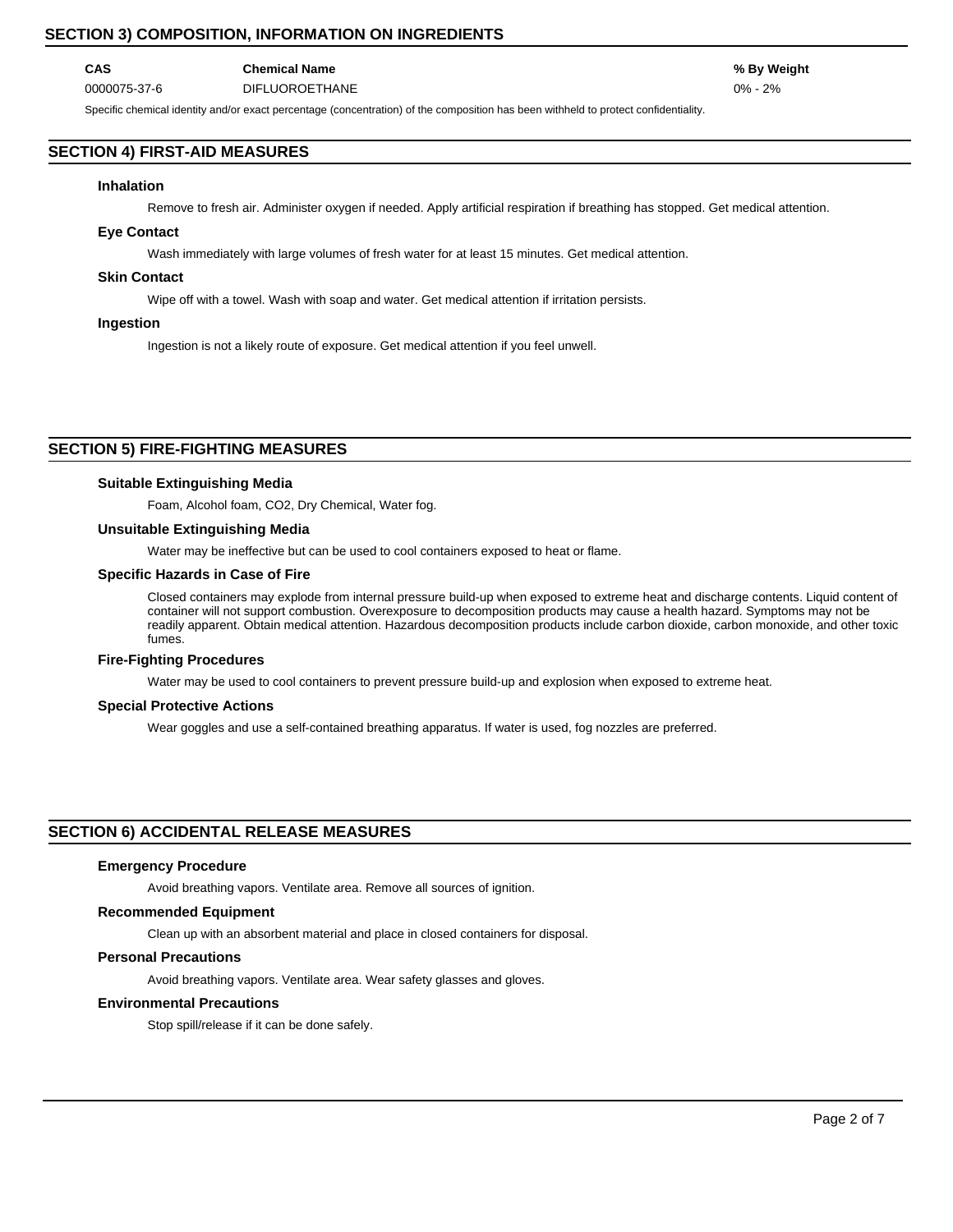## **General**

Do not puncture or incinerate (burn) cans. Do not stick pins, nails, or any other sharp objects into opening on top of can. Do not spray in eyes. Do not take internally.

#### **Ventilation Requirements**

Use in a well ventilated place.

#### **Storage Room Requirements**

Store and use in a cool, dry, well-ventilated area. Do not store above 120°F. See product label for additional information.

# **SECTION 8) EXPOSURE CONTROLS, PERSONAL PROTECTION**

#### **Eye Protection**

Safety glasses with side shields should be used if indicated. Eye wash and safety showers in the workplace are recommended.

#### **Skin Protection**

Use solvent-resistant protective gloves for prolonged or repeated contact.

#### **Respiratory Protection**

In restricted areas, use approved chemical/mechanical filters designed to remove a combination of particles and vapor. In confined areas, use an approved air line respirator or hood. A self-contained breathing apparatus is required for vapor concentrations above PEL/TLV limits.

#### **Appropriate Engineering Controls**

Ventilation should be sufficient to prevent inhalation of any vapors.

| <b>Chemical Name</b>  | OSHA<br>TWA<br>(ppm) | OSHA<br>TWA<br>(mg/m3) | <b>OSHA</b><br>STEL<br>(ppm) | OSHA<br>STEL<br>(mg/m3) | <b>OSHA</b><br>Tables (Z1<br>Z2. Z3 | <b>OSHA</b><br>Carcinogen | OSHA<br>Skin<br>designation | <b>NIOSH</b><br>TWA<br>(ppm) | <b>NIOSH</b><br>TWA<br>(mg/m3) | <b>NIOSH</b><br>STEL<br>(ppm) | <b>NIOSH</b><br><b>STEL</b><br>(mg/m3) | <b>NIOSH</b><br>Carcinogen |
|-----------------------|----------------------|------------------------|------------------------------|-------------------------|-------------------------------------|---------------------------|-----------------------------|------------------------------|--------------------------------|-------------------------------|----------------------------------------|----------------------------|
| <b>DIFLUOROETHANE</b> |                      | 2.5                    |                              |                         |                                     |                           |                             |                              |                                |                               |                                        |                            |

| <b>Chemical Name</b>  | <b>ACGIH</b> | <b>ACGIH</b> | ACGIH       | <b>ACGIH</b> |
|-----------------------|--------------|--------------|-------------|--------------|
|                       | TWA          | TWA          | <b>STEL</b> | <b>STEL</b>  |
|                       | (ppm)        | (mq/m3)      | (ppm)       | (mq/m3)      |
| <b>DIFLUOROETHANE</b> |              | 25           |             |              |

## **SECTION 9) PHYSICAL AND CHEMICAL PROPERTIES**

## **Physical and Chemical Properties**

| Density               | 8.38831 lb/gal              |
|-----------------------|-----------------------------|
| Density VOC           | 0.25160 lb/gal              |
| % VOC                 | 3.07800%                    |
|                       |                             |
| Appearance            | Thick liquid under pressure |
| <b>Odor Threshold</b> | N.A.                        |
| Odor Description      | N.A.                        |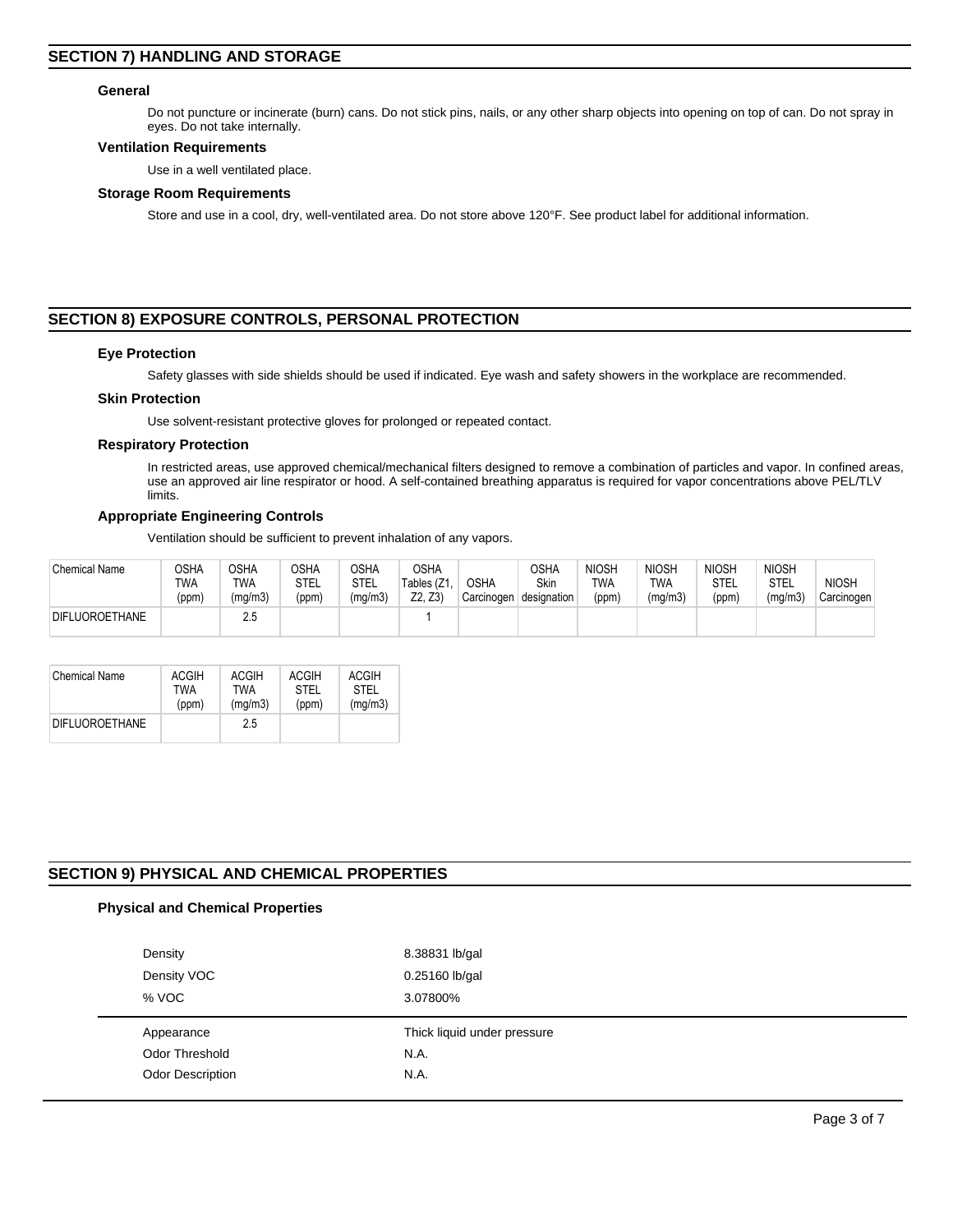| рH                           | N.A.                               |
|------------------------------|------------------------------------|
| <b>Water Solubility</b>      | N.A.                               |
| Flammability                 | Flash point at or above 200°F/93°C |
| Flash Point Symbol           | N.A.                               |
| <b>Flash Point</b>           | N.A.                               |
| Viscosity                    | N.A.                               |
| Lower Explosion Level        | N.A.                               |
| <b>Upper Explosion Level</b> | N.A.                               |
| <b>Vapor Density</b>         | Slower than ether                  |
| <b>Melting Point</b>         | N.A.                               |
| <b>Freezing Point</b>        | N.A.                               |
| Low Boiling Point            | N.A.                               |
| High Boiling Point           | N.A.                               |
| Decomposition Pt             | N.A.                               |
| Auto Ignition Temp           | N.A.                               |
| <b>Evaporation Rate</b>      | Slower than ether                  |
|                              |                                    |

# **SECTION 10) STABILITY AND REACTIVITY**

## **Stability**

The product is stable under normal storage conditions.

## **Conditions to Avoid**

# High temperatures.

## **Incompatible Materials**

None known.

## **Hazardous Reactions/Polymerization**

None known.

## **Hazardous Decomposition Products**

Hazardous decomposition products may include carbon dioxide, carbon monoxide, and other toxic fumes.

# **SECTION 11) TOXICOLOGICAL INFORMATION**

## **Skin Corrosion/Irritation**

No data available

# **Classification of the substance or mixture**

There is no toxicological data available for this product.

## **Serious Eye Damage/Irritation**

No data available

# **Carcinogenicity**

No data available

## **Germ Cell Mutagenicity**

No data available

## **Reproductive Toxicity**

No data available

**Respiratory/Skin Sensitization**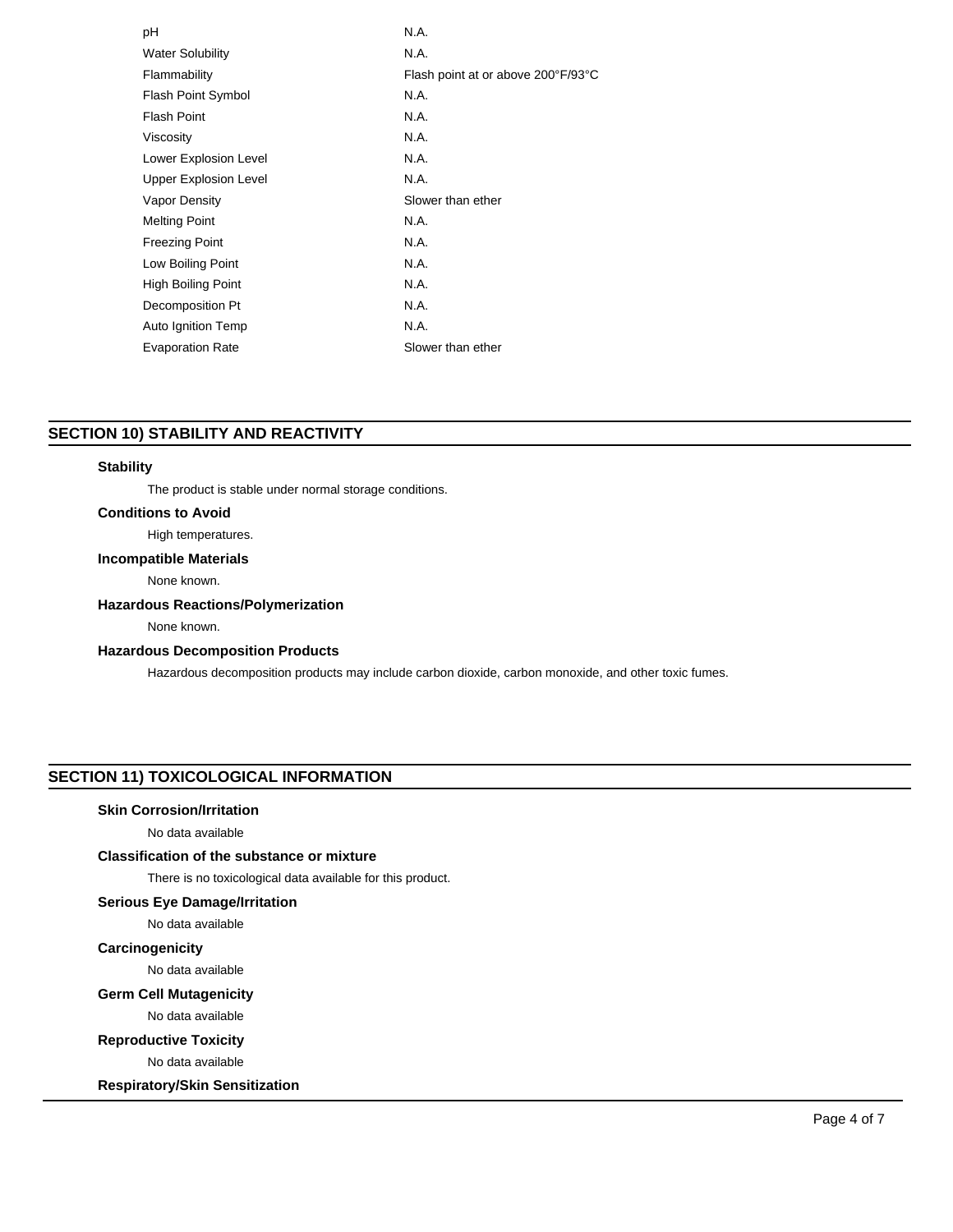#### No data available

## **Specific Target Organ Toxicity - Single Exposure**

No data available

## **Specific Target Organ Toxicity - Repeated Exposure**

No data available

## **Aspiration Hazard**

No data available

#### **Acute Toxicity**

No data available

## **SECTION 12) ECOLOGICAL INFORMATION**

#### **Toxicity**

No data available

## **Classification of the substance or mixture**

There is no ecological data available for this product.

## **Persistence and Degradability**

No data available.

#### **Bio-Accumulative Potential**

No data available.

## **Mobility in Soil**

No data available.

#### **Other Adverse Effects**

No data available.

# **SECTION 13) DISPOSAL CONSIDERATIONS**

## **Water Disposal**

Under RCRA, it is the responsibility of the user of the product, to determine at the time of disposal whether the product meets RCRA criteria for hazardous waste. Waste management should be in full compliance with federal, state, and local laws.

Empty containers retain product residue which may exhibit hazards of material, therefore do not pressurize, cut, glaze, weld or use for any other purposes. Return drums to reclamation centers for proper cleaning and reuse.

# **SECTION 14) TRANSPORT INFORMATION**

## **U.S. DOT Information**

UN number: UN1950 Proper shipping name: Aerosols, non-flammable, (each not exceeding 1 L capacity) (LTD QTY ) Hazard class: 2.2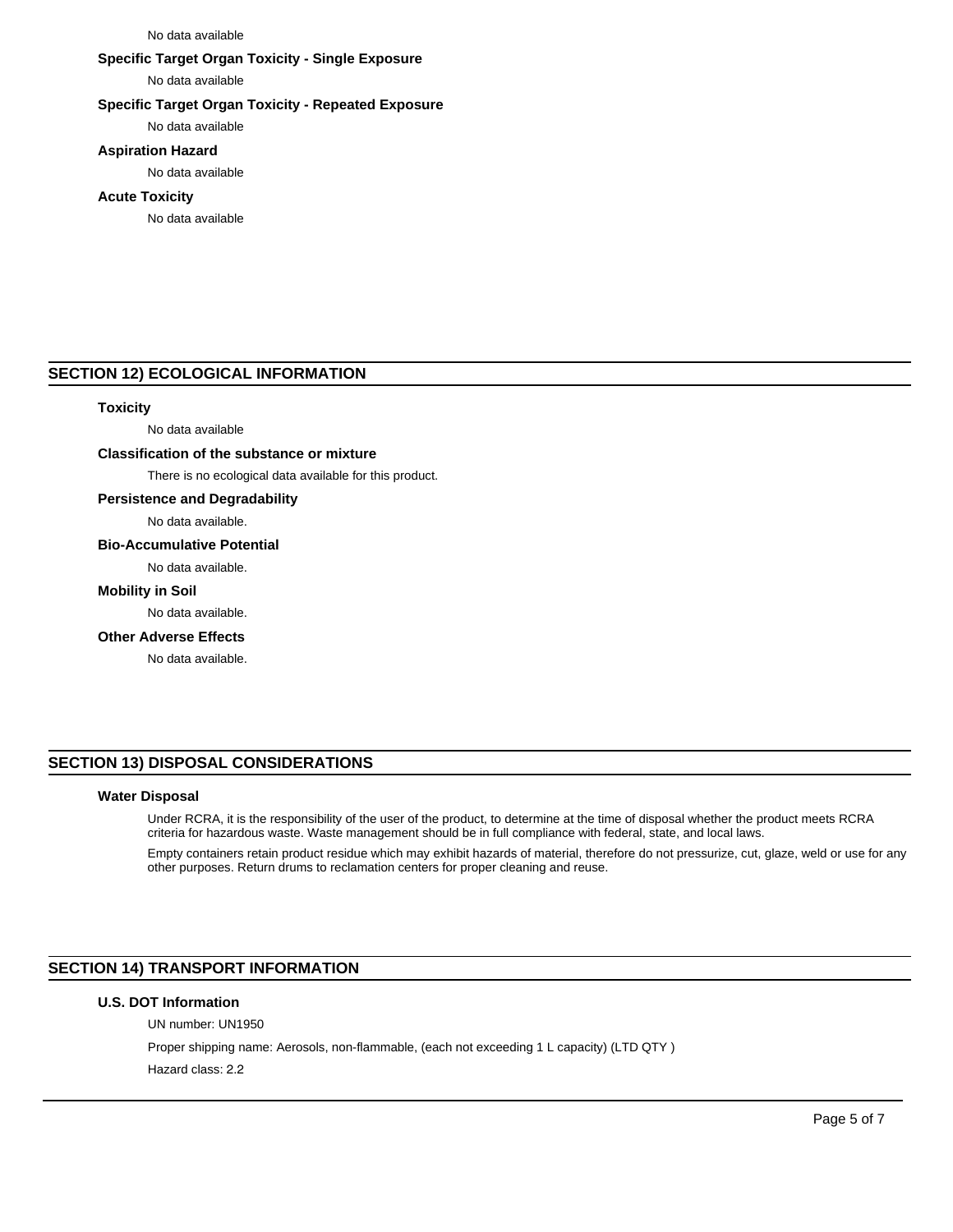Packaging group: No Data Available Hazardous substance (RQ): No Data Available

Toxic-Inhalation Hazard: No Data Available

Marine Pollutant: No Data Available

Note / Special Provision: No Data Available

## **IMDG Information**

UN number: UN1950

Proper shipping name: Aerosols, non-flammable, (each not exceeding 1 L capacity) (LTD QTY)

Hazard class: 2.2

Packaging group: No Data Available

Marine Pollutant: No Data Available

Note / Special Provision: No Data Available

## **IATA Information**

UN number: UN1950

Hazard class: 2.2

Packaging group: No Data Available

Proper shipping name: Aerosols, non-flammable, (each not exceeding 1 L capacity) (N/A)

Note / Special Provision: No Data Available

# **SECTION 15) REGULATORY INFORMATION**

| CAS          | Chemical Name  | % By Weight | <b>Regulation List</b>             |
|--------------|----------------|-------------|------------------------------------|
| 0000075-37-6 | DIFLUOROETHANE | $0\% - 2\%$ | SARA312,VOC_exempt,TSCA,ACGIH,OSHA |

# **SECTION 16) OTHER INFORMATION**

#### **Glossary**

\* There are points of differences between OSHA GHS and UN GHS. In 90% of the categories, they can be used interchangeably, but for the Skin Corrosion/Irritant Category and the Specific Target Organ Toxicity (Single and Repeated Exposure) Categories. In these cases, our system will say UN GHS.